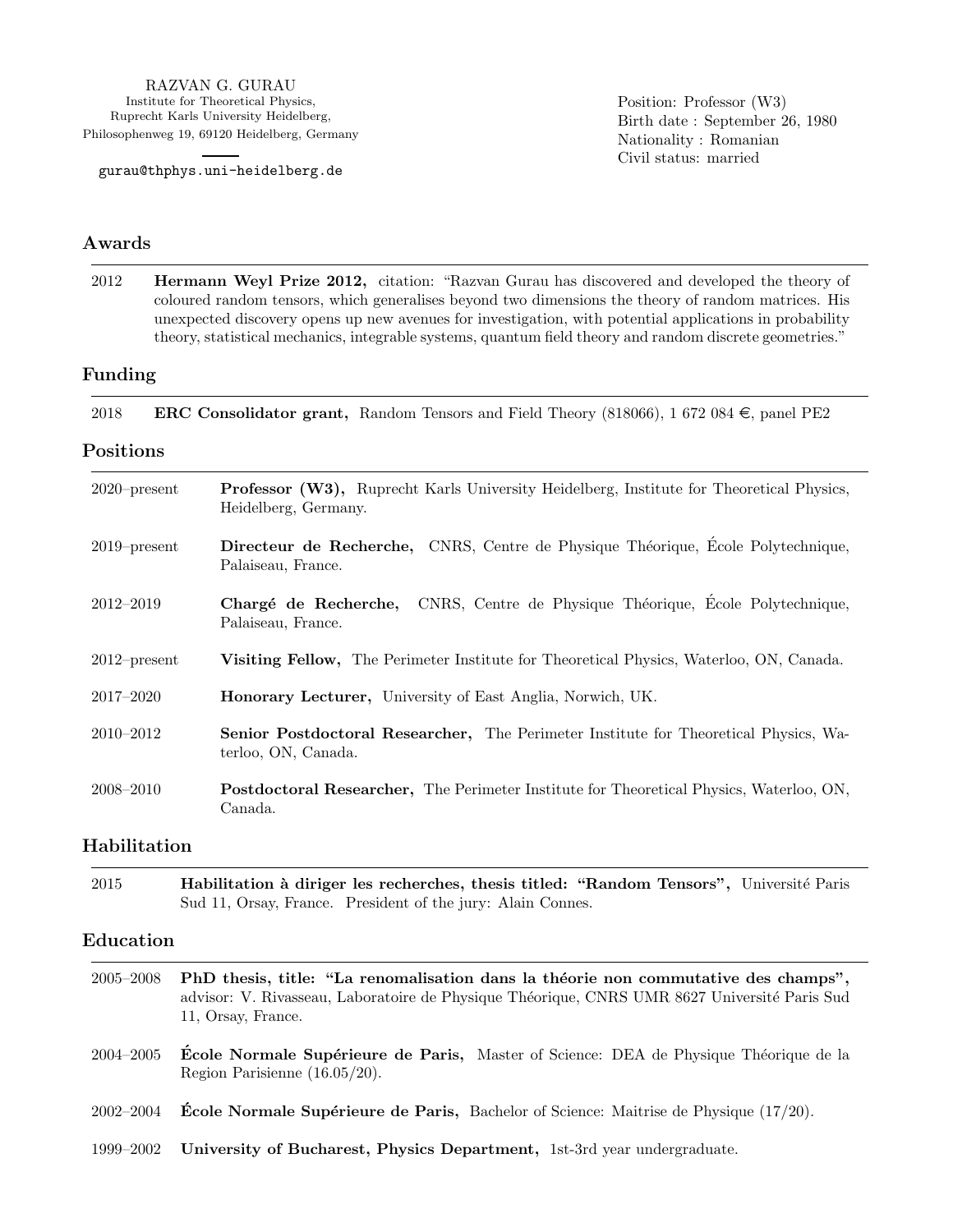### Significant results

Context. The large–N limit in field theory allows to restrict the perturbative expansion to specific classes of Feynman diagrams. For vectors with N components one can analytically solve the models, but for  $N \times N$  matrices the large–N limit in more than 0 dimensions is exceedingly complicated. Tensor models were introduced long ago as the generalization of matrix models to higher rank. However, for twenty years there was no significant advance because a 1/N expansion for tensors could not be found.

My contribution. I established the  $1/N$  expansion of random tensors and discovered a new (and the last possible) universality class of large–N field theories: the melonic theories.

Why it matters. Building on my results, Witten proved in 2016 that a one dimensional fermionic tensor field theory flows to a strongly coupled conformal field theory in the infrared. Following Witten's work, Klebanov, Tarnopolsky and collaborators established that bosonic tensor field theories in three and four dimensions exhibit a new class of renormalization group fixed points. Myself and collaborators showed that some of these fixed points are stable and infrared attractive. The study of higher dimensional tensor field theories is pursued in earnest, with work by Volovich and collaborators, Tseytlin and collaborators, Minwalla and collaborators, etc..

The 1/N expansion in tensors I discovered gives the third (and last) universality class of such expansions, different from both the vector and the matrix case. Random tensors are the straightforward generalization of random vectors and random matrices to higher rank, but in terms of complexity the melonic large– $N$  limit sits in between the vector large–N limit and the planar large–N limit. Tensor field theories are rich enough to be non trivial but simple enough to be analytically tractable.

### Distinguished Papers

| 2012 | Annales Henri Poincaré, Distinguished Paper Award for the year 2012, for the paper "The               |
|------|-------------------------------------------------------------------------------------------------------|
|      | complete $1/N$ expansion of colored tensor models in arbitrary dimension," Annales Henri Poincare 13, |
|      | $399(2012)$ .                                                                                         |

- 2011 Annales Henri Poincaré, Distinguished Paper Award for the year 2011, for the paper "The 1/N expansion of colored tensor models," Annales Henri Poincare 12, 829 (2011).
- 2010 **IOP** Selected Paper 2010, recommended readers communication, for the paper "Lost in Translation: Topological Singularities in Group Field Theory," Class. Quant. Grav. 27, 235023 (2010).

### Books

2016 R. Gurau, "Random Tensors," Oxford University Press, 2016, ISBN: 9780198787938.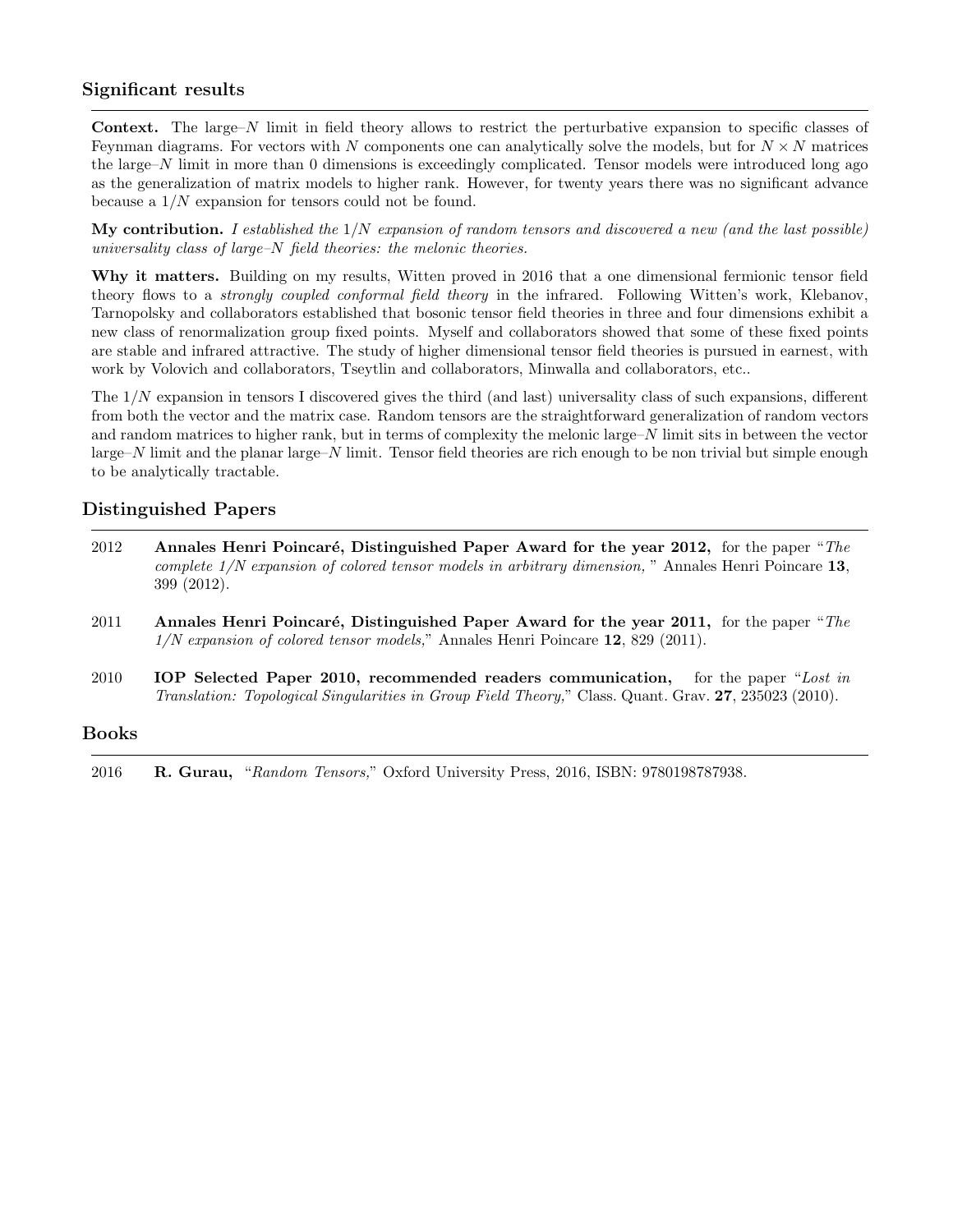2020 D. Benedetti, R. Gurau, S. Harribey, "Trifundamental quartic model," Phys. Rev. D 103, no.4, 046018 (2021) arXiv:2011.11276 [hep-th].

B. Collins, R. Gurau, L. Lionni, "The tensor Harish-Chandra-Itzykson-Zuber integral I: Weingarten calculus and a generalization of monotone Hurwitz numbers," arXiv:2010.13661 [math.CO].

D. Benedetti, R. Gurau, S. Harribey, K. Suzuki, "Long-range multi-scalar models at three loops," J. Phys. A 53, no.44, 445008 (2020) arXiv:2007.04603 [hep-th].

R. Gurau, "On the generalization of the Wigner semicircle law to real symmetric tensors," arXiv:2004.02660 [math-ph].

D. Benedetti, R. Gurau and K. Suzuki, "Conformal symmetry and composite operators in the  $O(N)^3$  tensor field theory," JHEP 06, 113 (2020) arXiv:2002.07652 [hep-th].

2019 D. Benedetti, R. Gurau, S. Harribey, K. Suzuki, "Hints of unitarity at large N in the  $O(N)^3$ tensor field theory," JHEP 02, 072 (2020) arXiv:1909.07767 [hep-th].

R. Gurau, "Notes on Tensor Models and Tensor Field Theories," arXiv:1907.03531 [hep-th].

D. Benedetti, R. Gurau, S. Harribey, "Line of fixed points in a bosonic tensor model," JHEP 1906, 053 (2019), arXiv:1903.03578 [hep-th].

- 2018 D. Benedetti and R. Gurau, "2PI effective action for the SYK model and tensor field theories." JHEP 1805, 156 (2018), arXiv:1802.05500 [hep-th].
- 2017 D. Benedetti, S. Carrozza, R. Gurau, M. Kolanowski, "The  $1/N$  expansion of the symmetric traceless and the antisymmetric tensor models in rank three," Commun. Math. Phys. (2019), arXiv:1712.00249 [hep-th].

D. Benedetti, S. Carrozza, R. Gurau, A. Sfondrini, "Tensorial Gross-Neveu models,", JHEP 1801, 003 (2018), arXiv:1710.10253 [hep-th].

R. Gurau, "The  $1/N$  expansion of tensor models with two symmetric tensors," Commun. Math. Phys. 360, no. 3, 985 (2018), arXiv:1706.05328 [hep-th].

**R. Gurau,** "The *ve prescription in the SYK model*," Journal of Physics Communications, 2, no. 1, 015003, (2018), arXiv:1705.08581 [hep-th].

R. Gurau, "Quenched equals annealed at leading order in the colored SYK model," Europhys. Lett. 119, no. 3, 30003 (2017), arXiv:1702.04228 [hep-th].

2016 R. Gurau, "The complete  $1/N$  expansion of a SYK-like tensor model," Nucl. Phys. B 916, 386 (2017), arXiv:1611.04032 [hep-th].

R. Gurau, "Invitation to Random Tensors," SIGMA 12, 094 (2016), arXiv:1609.06439 [hep-th].

R. Gurau, "The Wilson loop in the Gaussian Unitary Ensemble," arXiv:1604.08856 [math-ph].

2015 D. Benedetti, R. Gurau, "Symmetry breaking in tensor models," Phys. Rev. D 92, 104041 (2015), arXiv:1506.08542 [hep-th].

R. Gurau, A. Tanasa, D. R. Youmans, "The double scaling limit of the multi-orientable tensor model," Europhys. Lett. 111, 21002 (2015), arXiv:1505.00586 [hep-th].

T. Delepouve, R. Gurau, "Phase Transition in Tensor Models," JHEP 1506, 178 (2015), arXiv:1504.05745 [hep-th].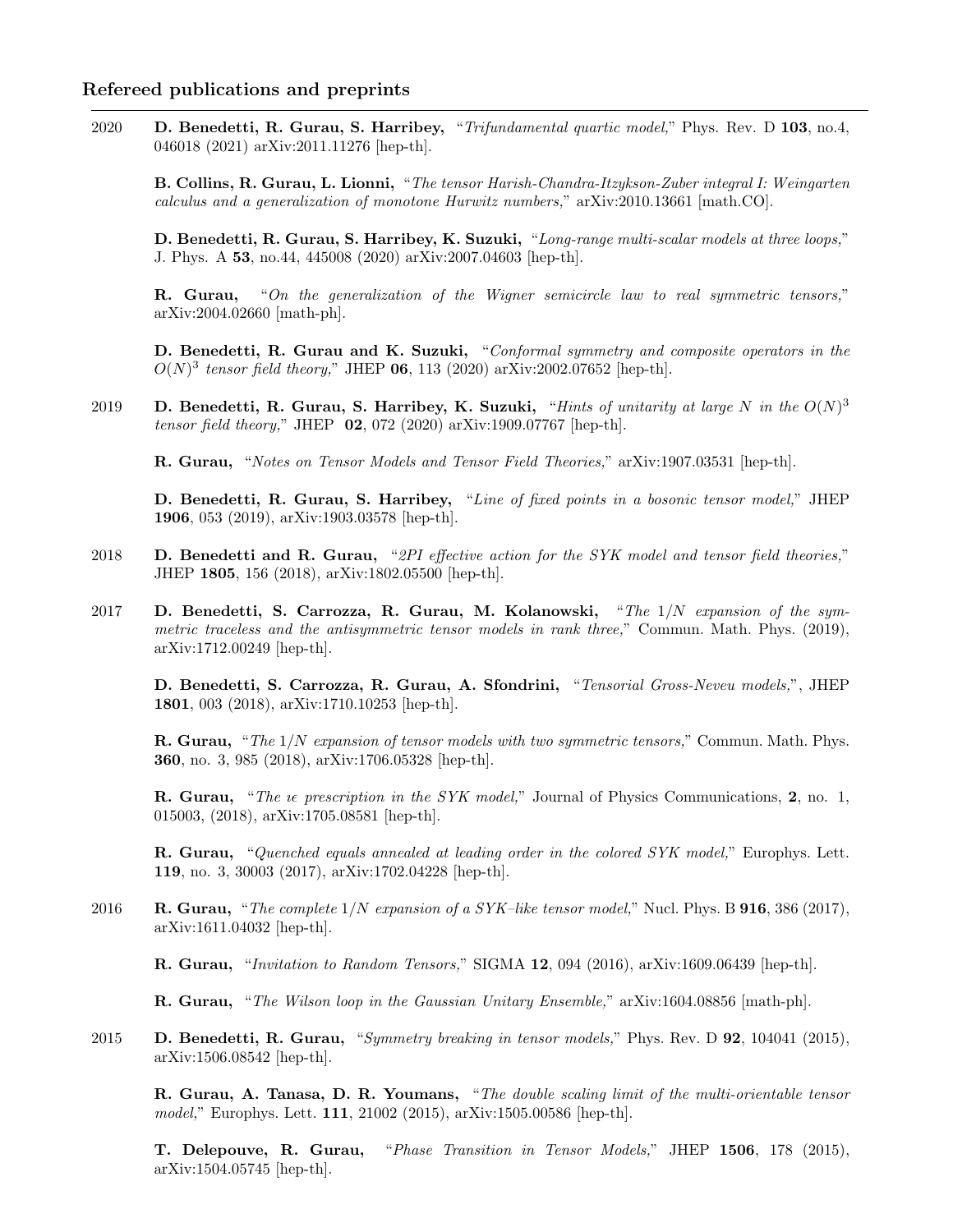2014 R. Gurau, T. Krajewski, "Analyticity results for the cumulants in a random matrix model," AIHP (D) 2, 169 (2015), arXiv:1409.1705 [math-ph].

A. Baratin, L. Freidel, R. Gurau, "Weighting bubbles in group field theory," Phys. Rev. D 90, 024069 (2014), arXiv:1405.2808 [hep-th].

V. Bonzom, R. Gurau, J. P. Ryan, A. Tanasa, "The double scaling limit of random tensor models," JHEP 1409, 051 (2014), arXiv:1404.7517 [hep-th].

T. Delepouve, R. Gurau, V. Rivasseau, "Universality and Borel Summability of Arbitrary Quartic Tensor Models," AIHP (B) 52, 821 (2016), arXiv:1403.0170 [hep-th].

R. Gurau, V. Rivasseau, A. Sfondrini, "Renormalization: an advanced overview," arXiv:1401.5003 [hep-th].

2013 R. Gurau, V. Rivasseau, "The Multiscale Loop Vertex Expansion," Annales Henri Poincare 16, no. 8, 1869 (2015), arXiv:1312.7226 [math-ph].

S. Dartois, R. Gurau, V. Rivasseau, "Double Scaling in Tensor Models with a Quartic Interaction," JHEP 1309, 088 (2013), arXiv:1307.5281 [hep-th].

R. Gurau, G. Schaeffer, "Regular colored graphs of positive degree," AIHP(D) 3, Issue 3, 257 (2016), arXiv:1307.5279 [math.CO].

R. Gurau, "The 1/N Expansion of Tensor Models Beyond Perturbation Theory," Commun. Math. Phys. 330, 973 (2014), arXiv:1304.2666 [math-ph].

R. Gurau, J. P. Ryan, "Melons are branched polymers," Annales Henri Poincare 15, no. 11, 2085 (2014), arXiv:1302.4386 [math-ph].

2012 R. Gurau, "A review of the large N limit of tensor models," Proceedings of The XXIX International Colloquium on Group-Theoretical Methods in Physics, August 20-26 2012, Chern Institute of Mathematics, Nankai University, Tianjin, China, arXiv:1209.4295 [math-ph].

R. Gurau, "A review of the  $1/N$  expansion in random tensor models," Proceedings of the International Congress on Mathematical Physics 2012 - Topical Section: Quantum Field Theory, arXiv:1209.3252 [math-ph].

V. Bonzom, R. Gurau, M. Smerlak, "Universality in p-spin glasses with correlated disorder," J. Stat. Mech. (2013) L02003, arXiv:1206.5539 [cond-mat.dis-nn].

V. Bonzom, R. Gurau, "Counting line-colored D-ary trees," arXiv:1206.4203 [math-ph].

R. Gurau, "The Schwinger Dyson equations and the algebra of constraints of random tensor models at all orders," Nucl. Phys. B 865 (2012), arXiv:1203.4965 [hep-th].

V. Bonzom, R. Gurau, V. Rivasseau, "Random tensor models in the large N limit: Uncoloring the colored tensor models," Phys. Rev. D 85, 084037 (2012), arXiv:1202.3637 [hep-th].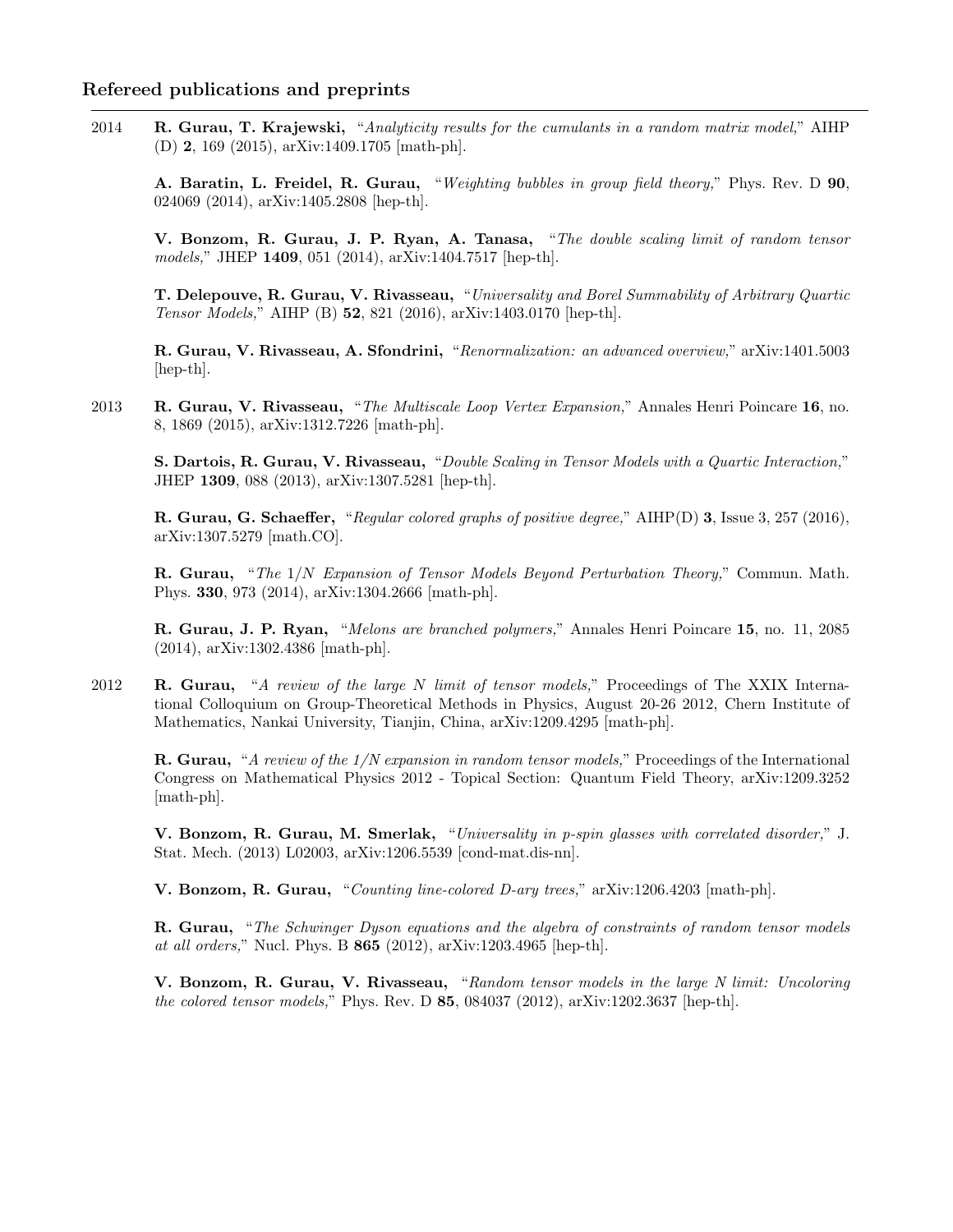2011 R. Gurau, "Universality for Random Tensors," AIHP (B) 50 4, (2014), arXiv:1111.0519 [math.PR].

R. Gurau, "The Double Scaling Limit in Arbitrary Dimensions: A Toy Model," Phys. Rev. D 84, 124051 (2011), arXiv:1110.2460 [hep-th].

R. Gurau, J. P. Ryan, "Colored Tensor Models - a review," SIGMA 8, 020 (2012), arXiv:1109.4812 [hep-th].

V. Bonzom, R. Gurau, V. Rivasseau, "The Ising Model on Random Lattices in Arbitrary Dimensions," Phys. Lett. B 711, 88 (2012), arXiv:1108.6269 [hep-th].

D. Benedetti, R. Gurau, "Phase Transition in Dually Weighted Colored Tensor Models," Nucl. Phys. B 855, 420 (2012), arXiv:1108.5389 [hep-th].

R. Gurau, "A generalization of the Virasoro algebra to arbitrary dimensions," Nucl. Phys. B 852, 592 (2011), arXiv:1105.6072 [hep-th].

V. Bonzom, R. Gurau, A. Riello, V. Rivasseau, "Critical behavior of colored tensor models in the large N limit," Nucl. Phys. B 853, 174 (2011), arXiv:1105.3122 [hep-th].

R. Gurau, "The complete 1/N expansion of colored tensor models in arbitrary dimension," Annales Henri Poincare 13, 399 (2012), arXiv:1102.5759 [gr-qc].

R. Gurau, V. Rivasseau, "The 1/N expansion of colored tensor models in arbitrary dimension," Europhys. Lett. 95, 50004 (2011), arXiv:1101.4182 [gr-qc].

2010 R. Gurau, "The  $1/N$  expansion of colored tensor models," Annales Henri Poincare 12, 829 (2011), arXiv:1011.2726 [gr-qc].

J. B. Geloun, R. Gurau, "Asymptotes in SU(2) Recoupling Theory: Wigner Matrices, 3j Symbols, and Character Localization," Annales Henri Poincare 12, 77 (2011), arXiv:1009.5632 [math-ph].

J. B. Geloun, R. Gurau, V. Rivasseau, "EPRL/FK Group Field Theory," Europhys. Lett. 92, 60008 (2010), arXiv:1008.0354 [hep-th].

R. Gurau, "Lost in Translation: Topological Singularities in Group Field Theory," Class. Quant. Grav. 27, 235023 (2010), arXiv:1006.0714 [hep-th].

R. Gurau, "A Diagrammatic Equation for Oriented Planar Graphs," Nucl. Phys. B 839, 580 (2010), arXiv:1003.2187 [hep-th].

2009 R. Gurau, "Topological Graph Polynomials in Colored Group Field Theory," Annales Henri Poincare 11, 565 (2010), arXiv:0911.1945 [hep-th].

R. Gurau, "Colored Group Field Theory," Commun. Math. Phys. 304, 69 (2011), arXiv:0907.2582 [hep-th].

L. Freidel, R. Gurau, D. Oriti, "Group field theory renormalization - the 3d case: power counting of divergences," Phys. Rev. D 80, 044007 (2009), arXiv:0905.3772 [hep-th].

R. Gurau, O. J. Rosten, "Wilsonian Renormalization of Noncommutative Scalar Field Theory," JHEP 0907, 064 (2009), arXiv:0902.4888 [hep-th] .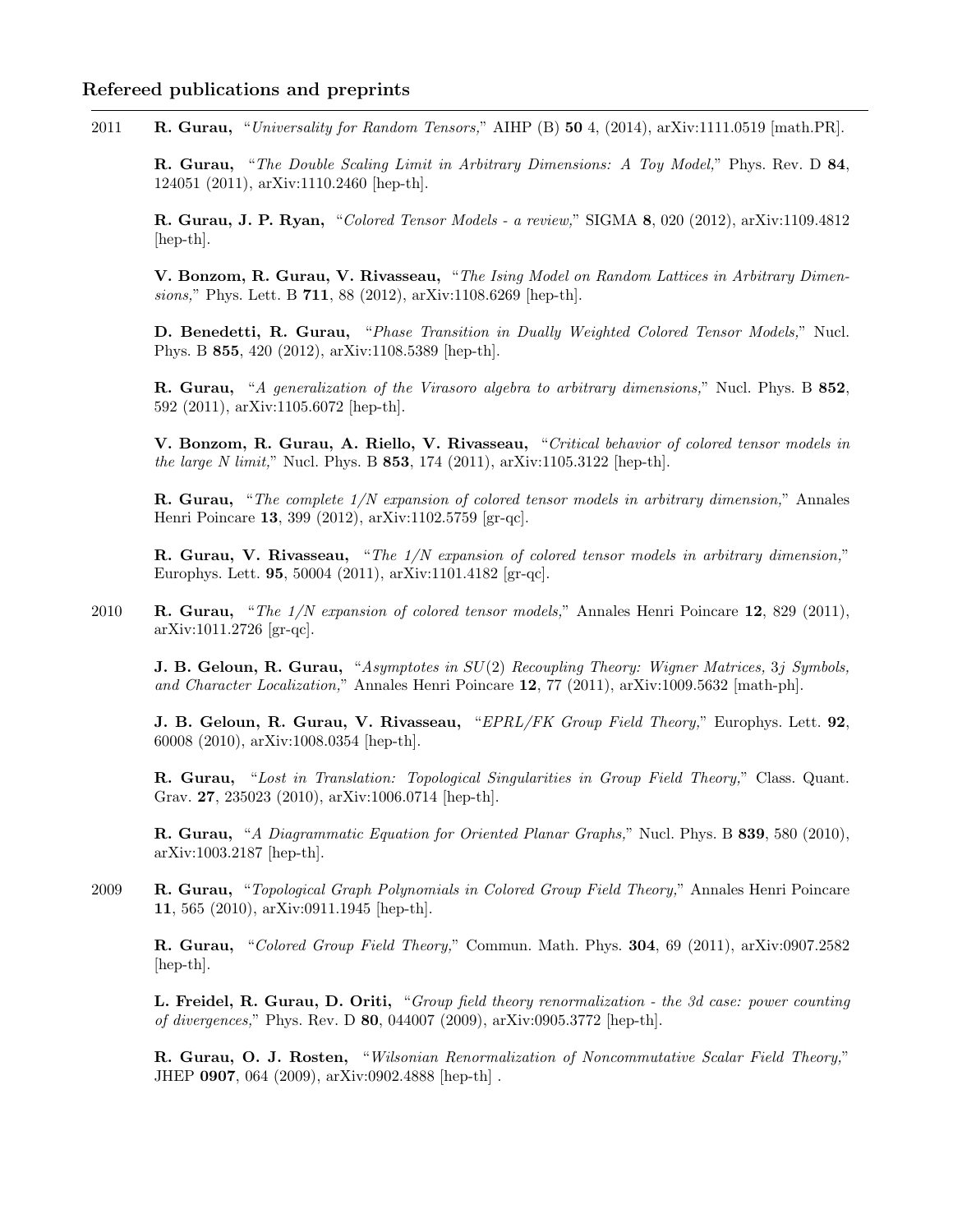2008 R. Gurau, "The Ponzano-Regge asymptotic of the 6j symbol: an elementary proof," Annales Henri Poincare 9, 1413 (2008), arXiv:0808.3533 [math-ph].

R. Gurau, J. Magnen, V. Rivasseau, "Tree Quantum Field Theory," Annales Henri Poincare 10, 867 (2009), arXiv:0807.4122 [hep-th].

P. Bieliavsky, R. Gurau, V. Rivasseau, "Non Commutative Field Theory on Rank One Symmetric Spaces," J. Noncom. Geom. 3, 99 (2009), arXiv:0806.4255 [hep-th].

J. B. Geloun, R. Gurau, V. Rivasseau, "Vanishing beta function for Grosse-Wulkenhaar model in a magnetic field," Phys. Lett. B 671, 284 (2009), arXiv:0805.4362 [hep-th].

R. Gurau, J. Magnen, V. Rivasseau, A. Tanasa, "A translation-invariant renormalizable noncommutative scalar model," Commun. Math. Phys. 287, 275 (2009), arXiv:0802.0791 [math-ph].

2007 R. Gurau, "Exorcizing the Landau ghost in non commutative quantum field theory," J. Phys. Conf. Ser. 103, 012011 (2008). Proceedings of the Conference on Non-commutative Geometry and Physics, 23-27 Apr 2007, Orsay, France, arXiv:0709.4169 [hep-th].

R. Gurau, A. Tanasa, "Dimensional regularization and renormalization of non-commutative QFT," Annales Henri Poincare 9, 655 (2008), arXiv:0706.1147 [math-ph].

R. Gurau, A. P. C. Malbouisson, V. Rivasseau, A. Tanasa, "Non-Commutative Complete Mellin Representation for Feynman Amplitudes," Lett. Math. Phys. 81, 161 (2007), arXiv:0705.3437 [math-ph].

2006 M. Disertori, R. Gurau, J. Magnen, V. Rivasseau, "Vanishing of beta function of non commutative phi $(4)$ <sup>\*\*</sup>4 theory to all orders," Phys. Lett. B **649**, 95 (2007), arXiv:hep-th/0612251.

R. Gurau, V. Rivasseau, "Parametric representation of noncommutative field theory," Commun. Math. Phys. 272, 811 (2007), arXiv:math-ph/0606030.

2005 R. Gurau, J. Magnen, V. Rivasseau, F. Vignes-Tourneret, "Renormalization of noncommutative phi<sup>\*\*</sup>4(4) field theory in x space," Commun. Math. Phys. **267**, 515 (2006), arXiv:hepth/0512271.

R. Gurau, V. Rivasseau, F. Vignes-Tourneret, "Propagators for noncommutative field theories," Annales Henri Poincare 7, 1601 (2006), arXiv:hep-th/0512071.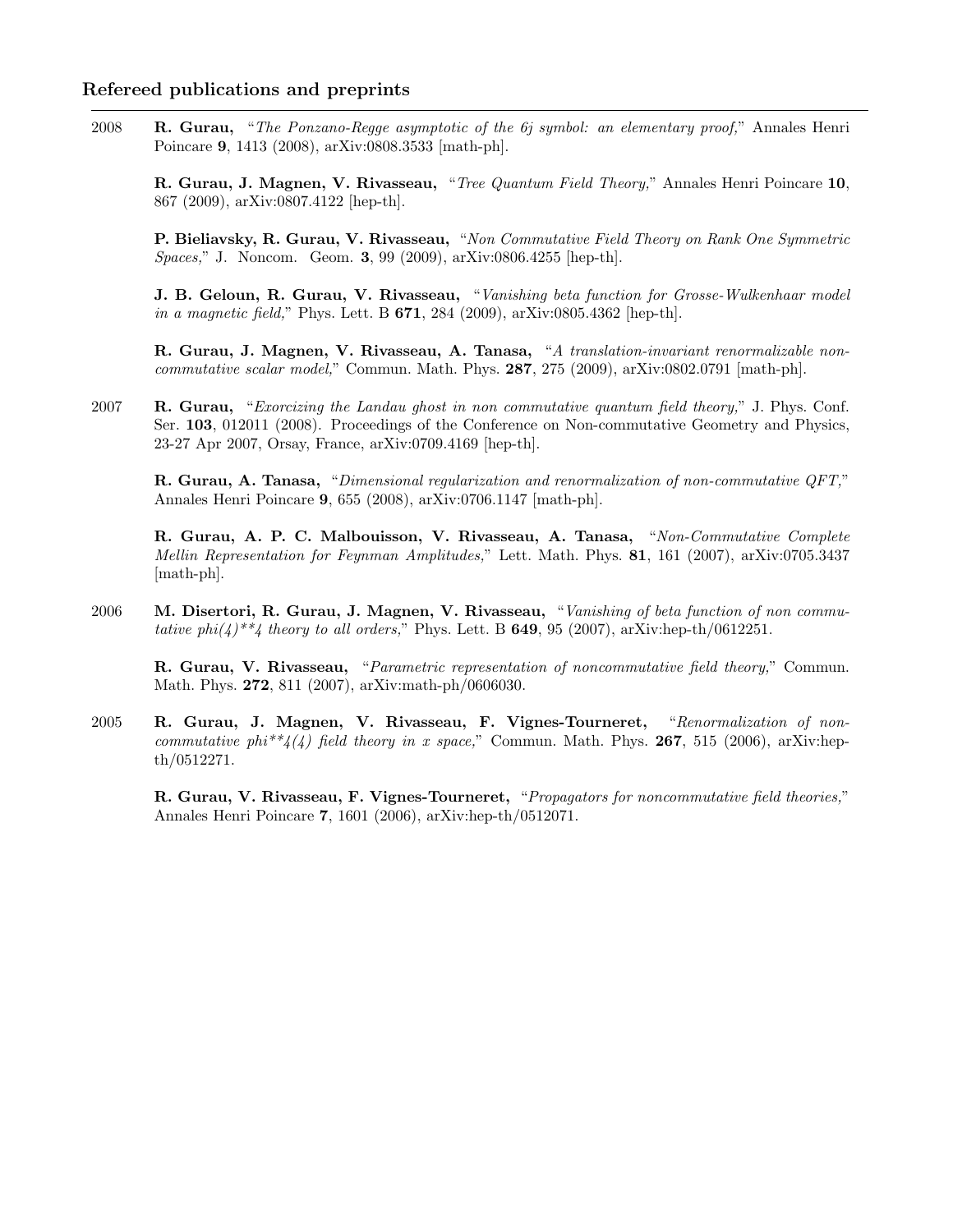### Colloquia

2017 November 6th, Colloquium of the Physics Department, Brown University, talk titled *Invitation* to Random Tensors.

February 16th, Colloquium of the Physics Department, Princeton University, talk titled Invitation to Random Tensors.

### Scientific Congress Presentations

- 2013 July 22nd 26th, Loops 13, The Perimeter Institute for Theoretical Physics, talk titled The non perturbative 1/N expansion of Tensor Models.
- 2012 August 20th 26th, The XXIX International Colloquium on Group-Theoretical Methods in Physics, GROUP 29 Nankai University, talk titled The Large N Limit of Tensor Models.

August 6th - 11th, International congress on mathematical physics ICMP2012 Aalborg, talk titled The 1/N expansion in random tensor models.

May 5th - 7th, Geometry and Physics GAP 2012 The Perimeter Institute for Theoretical Physics, talk titled The Large N Limit of Tensor Models.

2008 June 30th - July 4th Quantum Geometry and Quantum Gravity Conference, QG2 2008, University of Nottingham, talk titled Renormalization and Non Commutative Quantum Field Theory in curved background.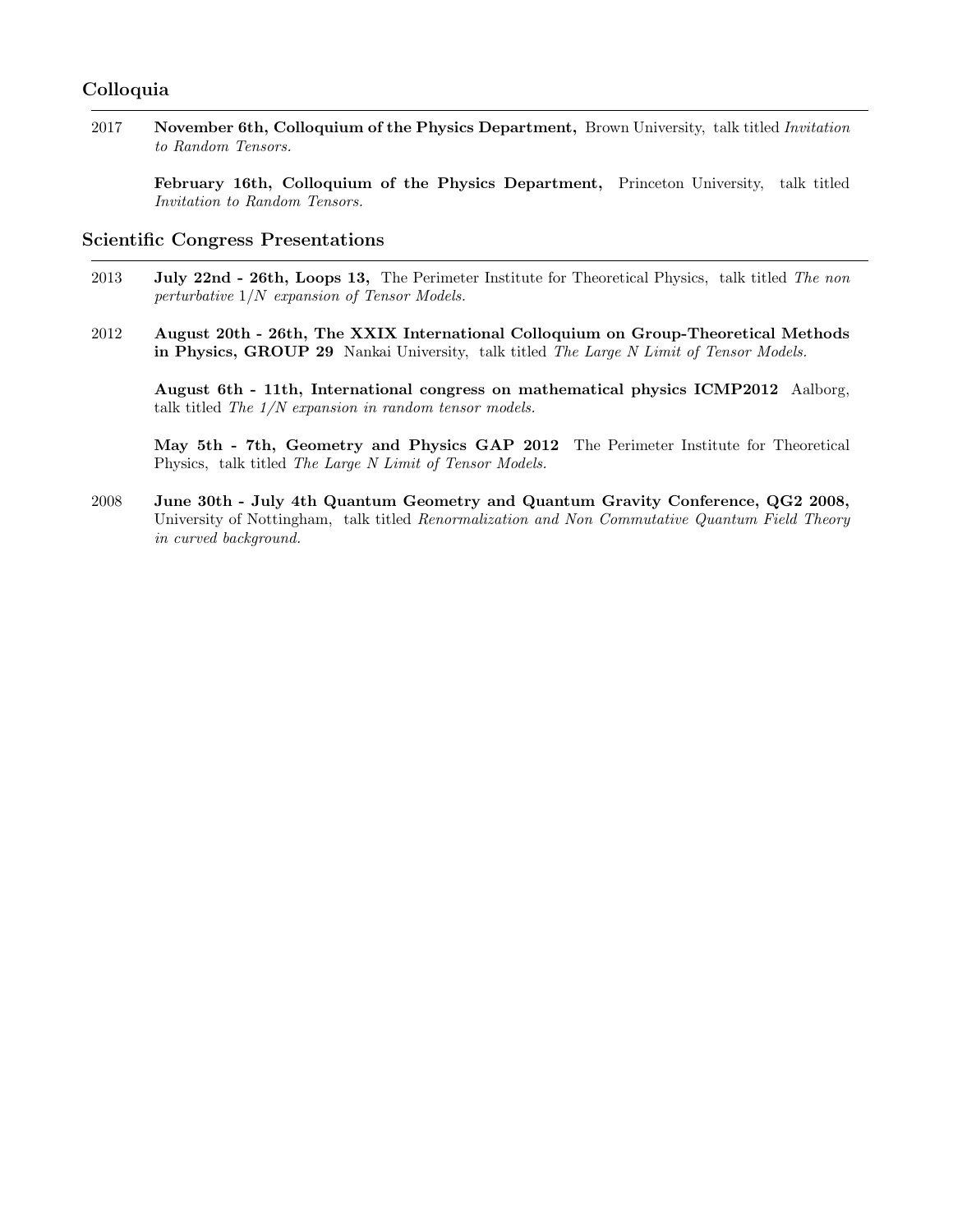2019 November 4th - November 6th, First French-German Meeting in Physics, Mathematics and Artificial Intelligence Theory Paris talk titled Random Tensors for all seasons.

September 24th - September 27th, DESY Theory Workshop, Quantum field theory meets gravity DESY Hamburg talk titled On tensor field theories.

March 25th - March 26th, 61st Anniversary conference, Centre de Physique Thèorique Ecole Polytechnique Ecole Polytechnique talk titled From constructive to tensor field theory.

February 25th - March 1st, Chaos, Holography and Coadjoint Orbits, University of Geneva talk titled On fixed points in tensor field theory.

2018 November 5th - November 9th, 2018 Nagoya international workshop on the Physics and Mathematics of Discrete Geometries, Nagoya University talk titled Invitation to random tensors and tensor field theory.

October 31st - November 2dn, OIST Mini Symposium "Holographic Tensors", Okinawa Institute of Science and Technology talk titled Invitation to random tensors and tensor field theory.

October 3rd - October 5th, CRM-PCTS Workshop: Critical Phenomena in Statistical Mechanics and Quantum Field Theory, Princeton Center for Theoretical Science talk titled The 2PI action in tensor field theories.

2017 October 23rd - October 27th, Probabilistic techniques and Quantum Information Theory, Institut Henri Poincaré, Paris talk titled Invitation to Random Tensors.

October 4th - October 6th, Many-Body Quantum Chaos, Bad Metals and Holography, Nordita Stockholm, talk titled The melonic universality class.

May 29th - June 1st, Black Holes, Quantum Information, Entanglement and All That, Institut des Hautes Etudes Scientifiques, Bures-sur-Yvette talk titled *The melonic universality class.* 

January 30th - February 3rd, Quantum Spacetime '17, Faculdade de Ciências da Universidade do Porto talk titled Invitation to Random Tensors.

- 2016 October 17th -21st, 2nd French Russian Conference on Random Geometry and Physics, Institut Henri Poincaré, Paris talk titled Random tensors, a "functional integral" point of view.
- 2015 November 5th 7th, Workshop on Strongly-Interacting Field Theories, Friedrich-Schiller-Universität Jena, talk titled Non perturbative results in matrix and tensor models.

April 7th - 10th, Quantum Gravity in Paris, Laboratoire de Physique Théorique d'Orsay, talk titled Non perturbative results in matrix and tensor models.

March 23rd - 27th, Probing the Fundamental Nature of Spacetime with the Renormalization Group, Nordita Stockholm, talk titled Phase transitions in Tensor Models.

2014 July 14th - 18th, Random Tensors, Erwin Schrodinger Institute Wien, talk titled Tensor models in the large N limit.

April 22nd - 25th, Renormalization Group Approaches to Quantum Gravity, The Perimeter Institute for Theoretical Physics, talk titled Tensor models in the large N limit.

January 6th - 10th, Regards sur la gravité quantique, Université Blaise Pascal Clermont-Ferrand, talk titled The non perturbative 1/N expansion of tensor models.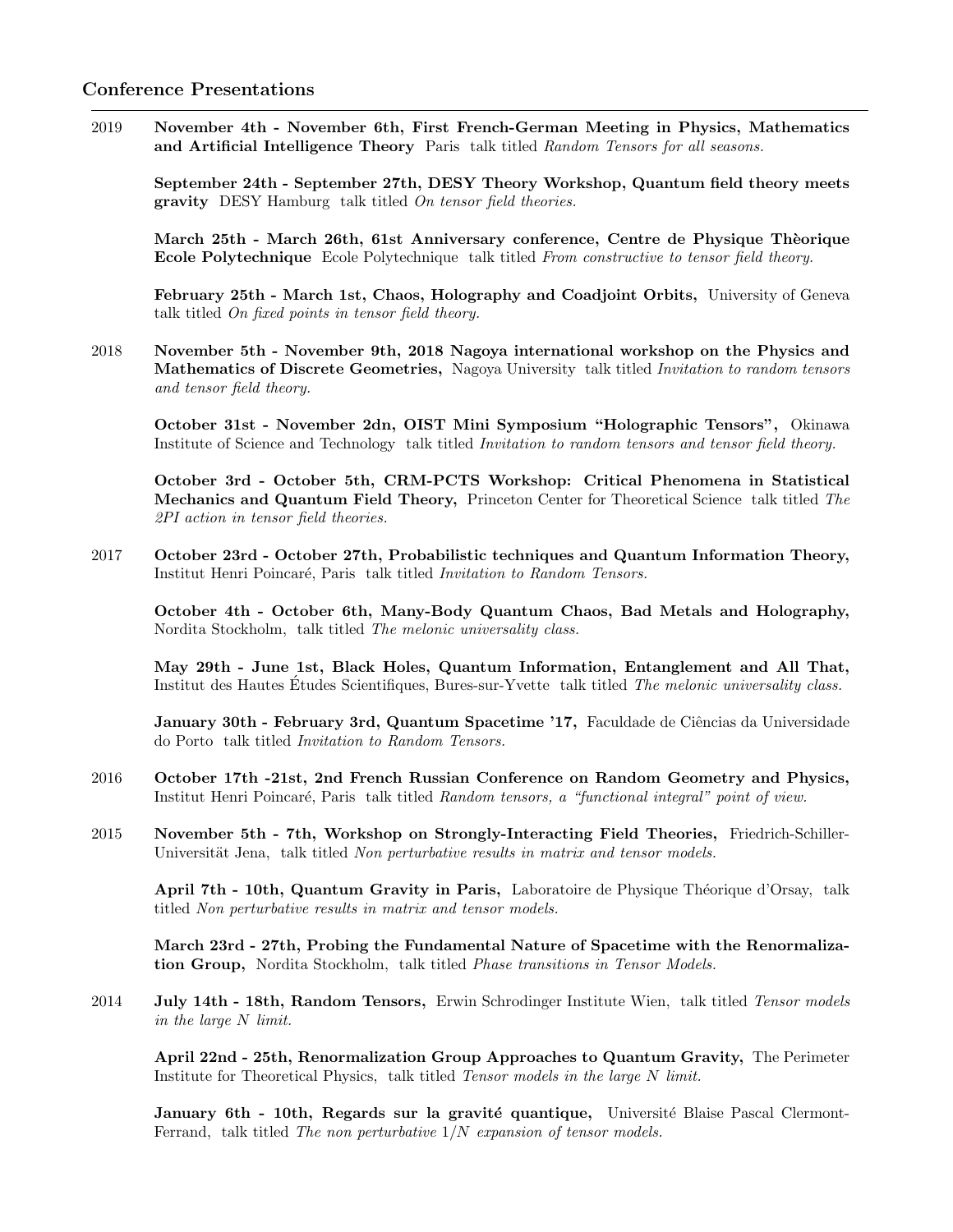### Conference Presentations

2012 March 26th - 29th, Quantum Gravity in Paris, Laboratoire de Physique Théorique d'Orsay, talk titled The Large N Limit of Tensor Models.

March 5th - 7th, Exploring Quantum Space-Time, WE-Heraeus-Seminar, talk titled The Large N Limit of Tensor Models.

2011 November 21st, Renormalisabilité en gravité quantique : aspects combinatoires, analytiques et géométriques, Institut Henri Poincaré, talk titled (Colored) Tensor Models.

March 21st - 23rd, Quantum space time from discreteness to continuum, Laboratoire de Physique Théorique d'Orsay, talk titled The  $1/N$  expansion in Colored Tensor Models.

2009 September 6th - 12th, Noncommutative Geometry Conference, Mathematisches Forschungsinstitut Oberwolfach, talk titled Group Field Theory.

July 28th - 30th, Constructive and Multiscale Methods in Quantum Theory, CMQ 09, Physikalisches Institut Heidelberg, talk titled Two points of view on quantum field theory.

March 23rd - April 3rd, Algebraic and Combinatorial Structures in Quantum Field Theory, ACQFT 09, Institut d'Études Scientifiques de Cargèse, talk titled *Hunting bubbles in Group Field* Theory.

- 2008 April 7th 11th, Combinatorial Identities and their Applications in Statistical Mechanics, Isaac Newton Institute for Mathematical Sciences Cambridge, talk titled Parametric representation of non commutative quantum field theory.
- 2007 November 26nd 30th, Non Commutative Quantum Field Theory Workshop, Erwin Schrodinger Institute Wien, talk titled Dimensional regularization and renormalization in non commutative quantum field theory.

September 2nd - 8th, Noncommutative Geometry Workshop, Mathematisches Forschungsinstitut Oberwolfach, talk titled Renormalization in Non Commutative Quantum Field Theory.

April 23rd - 27th, Non Commutative Geometry and Physics, Laboratoire de Physique Théorique d'Orsay, talk titled Exorcizing the Landau ghost in NCQFT.

2006 September 4th - 8th, Noncommutative Geometry and Physics: Fundamental Structure of Space and Time, Isaac Newton Institute for Mathematical Sciences Cambridge, Poster presented Parametric representation in NCQFT.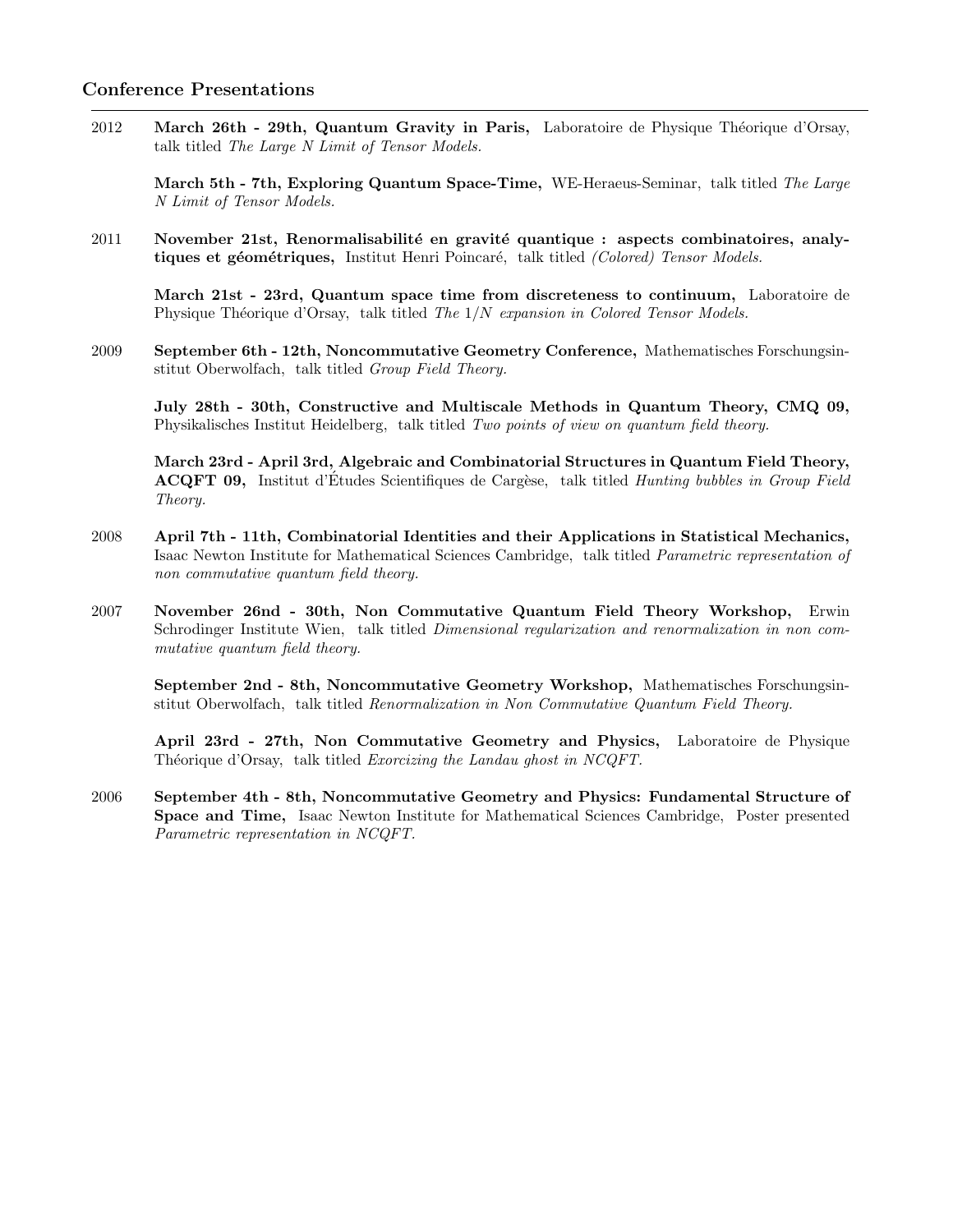### Invited Seminars

- 2020 April 22th, The Tensor Journal Club, online, talk titled The Wigner semicircle law for tensors.
- 2019 December 4th, Probability Seminar, Basel University, talk titled Invitation to random tensors.

November 29th, Theoretical Physics Seminar, Radboud University, talk titled Tensor field theory.

2018 November 20th, Theoretical Physics Seminar, Leiden University, talk titled *Invitation to random* tensors and tensor field theory.

November 13th, Theoretical Physics Seminar, Kyoto University, talk titled Invitation to random tensors and tensor field theory.

April 18th, Probability Seminar, DMA, ENS, talk titled Invitation to Random Tensors and tensor field theory.

February 20th, TH String Theory Seminar, CERN, talk titled *Invitation to Random Tensors*.

January 25th, Quantum Gravity Seminar, APC, Université Paris 7, talk titled Invitation to Random Tensors.

2017 May 25th, Quantum Gravity Seminar, The Perimeter Institute for Theoretical Physics Waterloo, talk titled The  $ie$  prescription in the SYK model.

March 9th, Rencontres Théoriciennes, Institut Henri Poincarè, talk titled Invitation to Random Tensors.

February 17th, Theoretical Physics Seminar, Princeton University, talk titled The classification of edge colored Graphs.

January 25th, Applied Mathematics Seminar, University of East Anglia, talk titled *Invitation* to Random Tensors.

- 2016 February 5th, Combinatorics Seminar, Université de Bordeaux, talk titled The classification of edge colored graphs.
- 2014 November 18th, Mathematical Physics Seminar, Bonn University, talk titled Analyticity results for cumulants of matrix models.
- 2013 December 2nd, Mathematical Physics Seminar, Chalmers University of Technology Göteborg, talk titled Random Tensor Models.

March 25th, GT Combi, Laboratoire d'informatique de l'Ecole Polytechnique Palaiseau, talk titled ´ Graphes colorés et triangulations en dimension supérieure à deux.

2012 November 30th, Journée cartes aléatoires, Université de Nancy, talk titled Graphes colorés et  $triangulations en dimension supérieure à deux.$ 

February 6th, High Energy Theory Seminar, Institute for Advanced Study Princeton, talk titled The Large N Limit of Tensor Models.

2011 December 7th, Theoretical Physics Seminar, École normale supérieure Paris, talk titled  $\ell$ ored) Tensor Models.

December 1st, Theoretical Physics Seminar, École normale supérieure Lyon, talk titled (Colored) Tensor Models.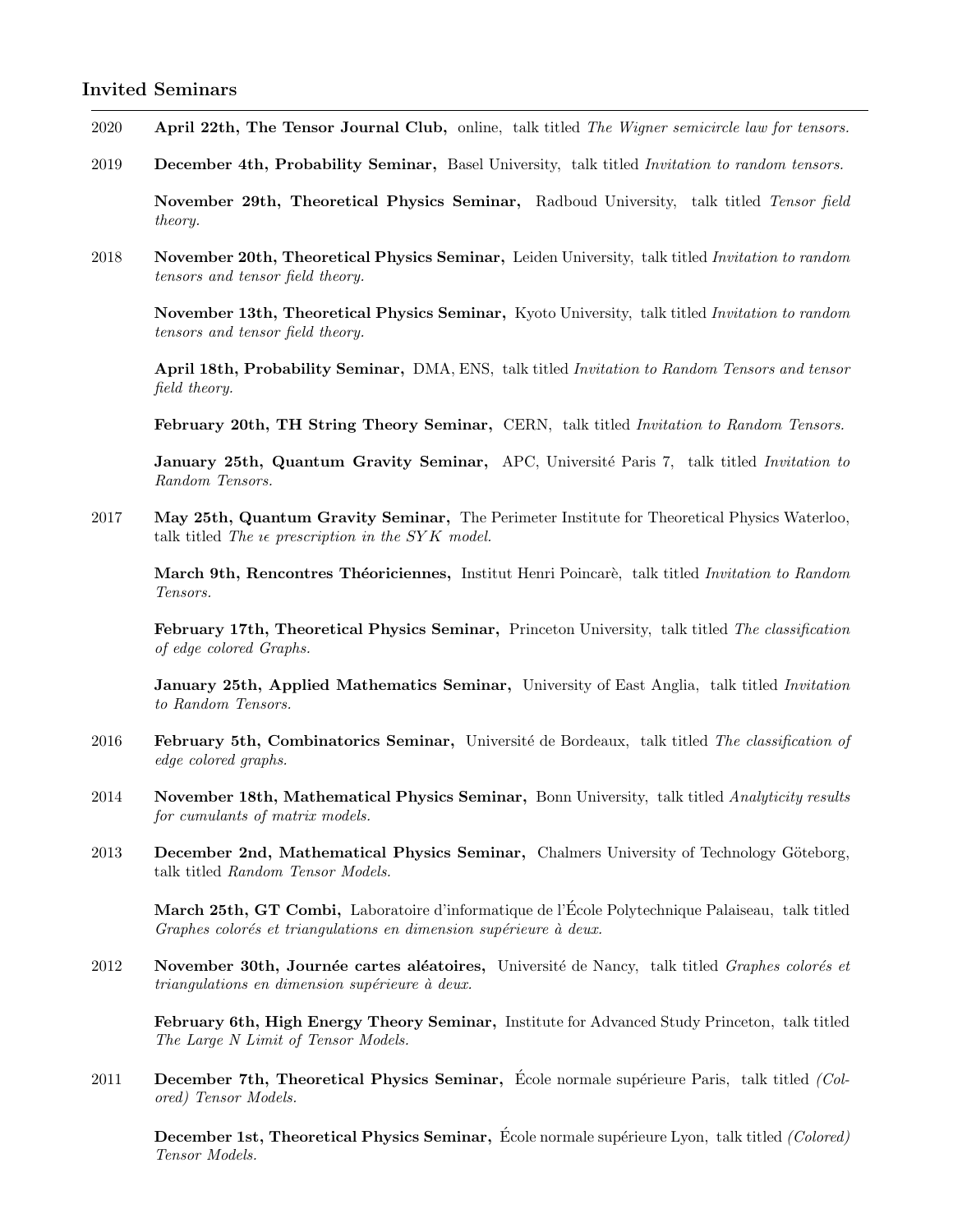November 23rd, Theoretical Physics Seminar, Institut des Hautes Etudes Scientifiques Bures ´ sur Yvette, talk titled (Colored) Tensor Models.

November 22nd, Probability Seminar, École normale supérieure Paris, talk titled *Universality* for Random Tensors.

April 26th, International Loop Quantum Gravity Seminar, The Perimeter Institute for Theoretical Physics Waterloo, talk titled The  $1/N$  expansion in Colored Tensor Models.

April 12th, Mathematical Physics Seminar, Laboratoire d'Informatique de Paris Nord, talk titled The 1/N expansion in Colored Tensor Models.

April 5th, Mathematical Physics Seminar, Centre de Physique Théorique École Polytechnique Palaiseau, talk titled The 1/N expansion in Colored Tensor Models

April 4th, Mathematical Physics Seminar, Institut de Physique Theorique Saclay, talk titled The 1/N expansion in Colored Tensor Models.

April 1st, Mathematical Physics Seminar, Institut Camille Jordan Lyon, talk titled The 1/N expansion in Colored Tensor Models.

2010 April 21st-28th, Mathematical Physics Seminar, University of Virginia Charlottesville, series of lectures in Group Field Theory.

January 27th, THE Journal Club, McGill University Montreal, talk titled Introduction to Group Field Theory.

2009 December 17th, Quantum Gravity Seminar, Albert Einstein Institut Potsdam-Golm, talk titled Group Field Theory 101.

October 21st, Probability Seminar, The University of British Columbia Vancouver, talk titled Group Field Theory.

September 29th, Mathematical Physics Seminar, Centre de recherches mathématiques Montreal, talk titled Group Field Theory.

March 13th, Mathematical Physics Seminar, Centre de Physique Théorique, École Polytechnique Palaiseau, talk titled Hunting bubbles in Group Field Theory.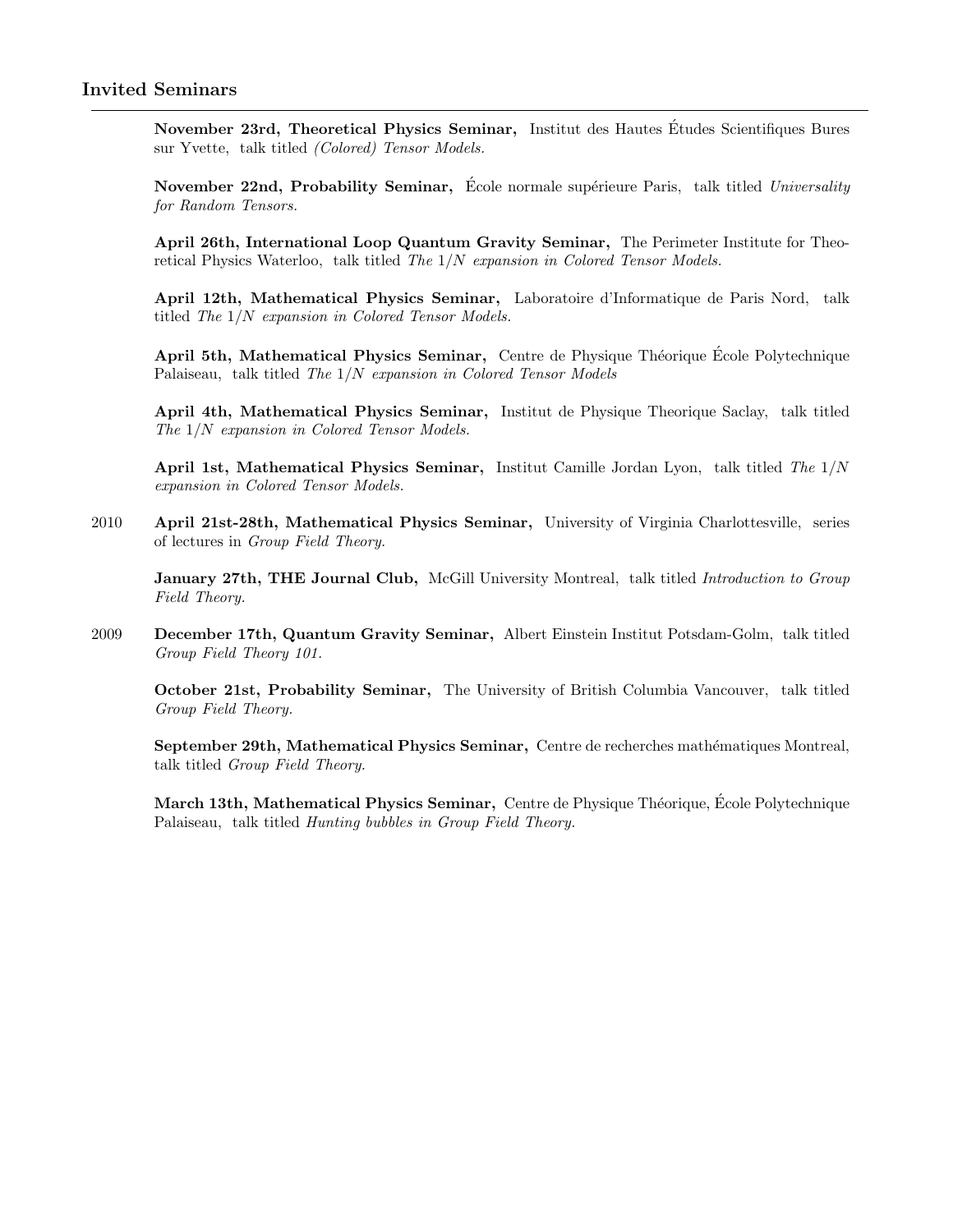### Postdocs

| $2021$ present      | Carlos I. Perez-Sanchez, Postdoc                                                                  |  |
|---------------------|---------------------------------------------------------------------------------------------------|--|
| <b>PhD</b> students |                                                                                                   |  |
| $2021$ present      | Davide Lettera, PhD student                                                                       |  |
| $2018$ present      | <b>Sabine Harribey, PhD student</b>                                                               |  |
| $2013 - 2017$       | <b>Thibault Delepouve,</b> PhD student (co supervised with V. Rivasseau), thesis titled "Quartic" |  |

### Master Students

Tensor Models".

| 2021 | <b>Hannes Keppler,</b> master thesis, Heidelberg University                                                                                                                                                    |
|------|----------------------------------------------------------------------------------------------------------------------------------------------------------------------------------------------------------------|
| 2017 | Maciej Kolanowski, master internship completed at Centre de Physique Theorique, Ecole<br>Polytechnique.                                                                                                        |
| 2015 | <b>Donald Youmans,</b> master thesis, title "The Double Scaling Limit of the Multi-orientable"<br>Tensor Model", Master in Theoretical Physics, Centre International de Physique Fondamen-<br>tale, ENS Paris. |
| 2010 | <b>Alessandro Sfondrini,</b> master thesis, title "Functional Renormalization and Asymptotic<br>Safety", completed at the Perimeter Institute for Theoretical Physics.                                         |

# Teaching Experience

| $2021$ present | Professor, Master in Theoretical Physics, Heidelberg University, "Quantum Field Theory<br>at large $N$ " class.                 |
|----------------|---------------------------------------------------------------------------------------------------------------------------------|
| $2012 - 2016$  | Lecturer, (joint with V. Rivasseau), Master 2 Concepts fondamentaux de la physique, "Ad-<br>vanced Quantum Field Theory" class. |
| 2019           | <b>Lecturer</b> , University of Lyon, short school "JPMLyon 2019: Random tensors and SYK<br>models"                             |
| 2014           | Erwin Schrodinger Institute, summer school "Combinatorics, Geometry, and<br>Lecturer.<br>Physics"                               |
| 2010           | Lecturer, The Perimeter Institute for Theoretical Physics, series of graduate lectures "In-<br>troduction to renormalization"   |
| $2005 - 2008$  | <b>Teaching Assistant,</b> Université Paris 6, 2nd year undergraduate course, "Mathematics for<br>physicists".                  |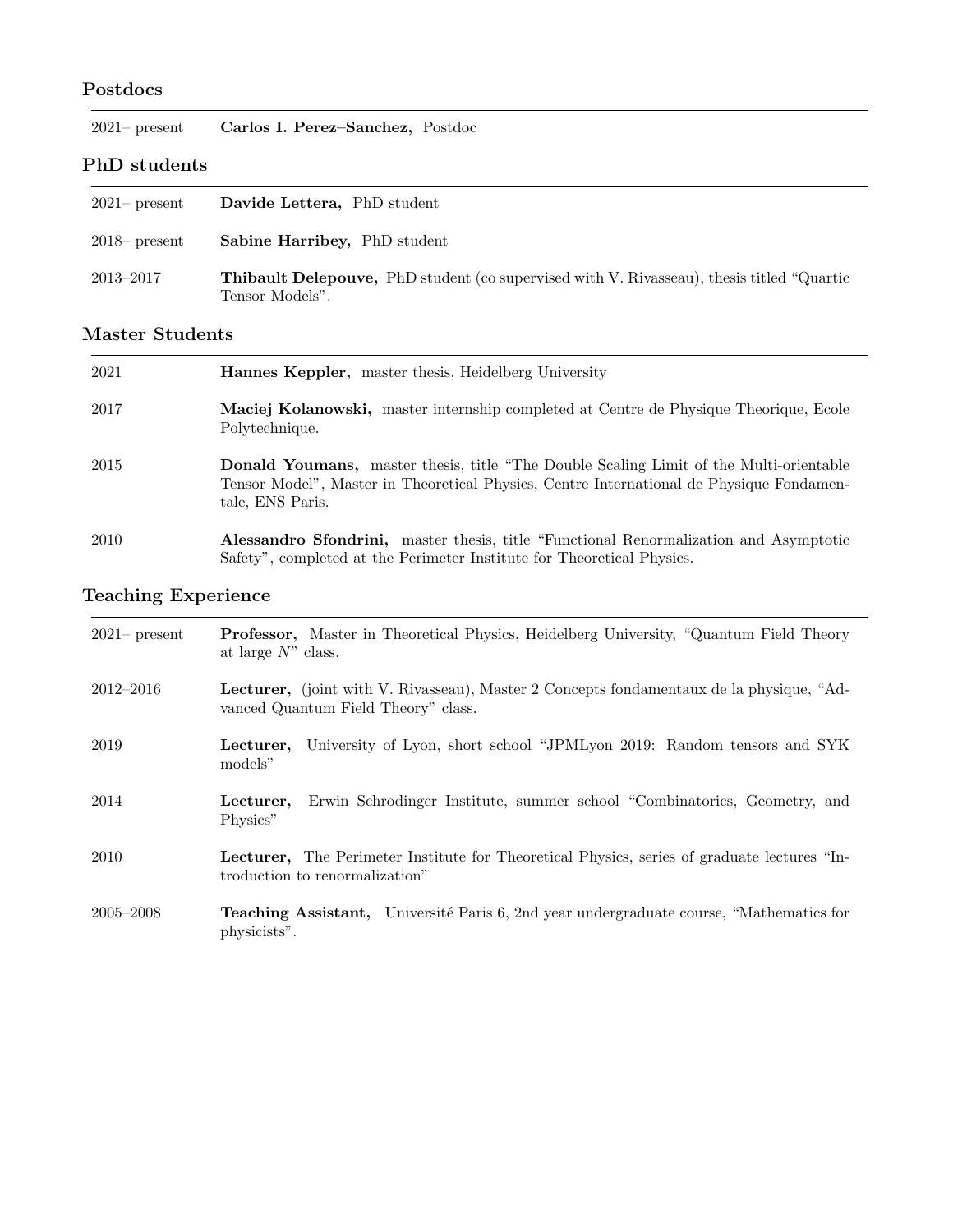# Scientific Evaluation

| 2020 | <b>Expert evaluator</b> Mega Grants, Russian Federation                                     |
|------|---------------------------------------------------------------------------------------------|
| 2019 | <b>Expert evaluator</b> Innovational Research Incentives Scheme Holland (NWO)               |
| 2017 | <b>Expert evaluator</b> Swiss National Science Foundation (SNSF)                            |
|      | <b>Expert evaluator</b> Natural Sciences and Engineering Research Council of Canada (NSERC) |
| 2016 | <b>Expert evaluator</b> German Research Foundation (DFG)                                    |
| 2015 | <b>Expert evaluator</b> French National Research Agency (ANR)                               |
| 2014 | <b>Expert evaluator</b> Swiss National Science Foundation (SNSF)                            |
| 2013 | <b>Expert evaluator</b> Austrian Science Fund (FWF)                                         |
| 2011 | <b>Expert evaluator</b> Banff International Research Station (BIRS)                         |

# Editorial activity

| $2017$ -present | <b>Member of the editorial board,</b> "Symmetry, Integrability and Geometry: Methods and<br>$Applications (SIGMA)$ "                                           |
|-----------------|----------------------------------------------------------------------------------------------------------------------------------------------------------------|
| 2016            | <b>Editor,</b> "Special Issue on Tensor Models, Formalism and Applications," Symmetry, Integra-<br>bility and Geometry: Methods and Applications (SIGMA), 2016 |

# Organization Experience

| 2013–2014     | Quantum Gravity in Paris, conference series organizer, CPHT                                       |
|---------------|---------------------------------------------------------------------------------------------------|
| $2010 - 2011$ | The Quantum Gravity Seminar, organizer, The Perimeter Institute for Theoretical<br><b>Physics</b> |
| 2009          | November 5th - 8th, Asymptotic Safety - 30 Years Later, organizer, Perimeter<br>Institute         |
| 2009          | The Quantum Gravity group meeting, organizer, The Perimeter Institute for Theoretical<br>Physics  |

# Other funding

| 2015 | <b>ERC</b> Starting grant interview stage, panel PE1                    |
|------|-------------------------------------------------------------------------|
| 2013 | <b>PEPS</b> member of the "Cartes 3D" program, amount 7000 $\epsilon$ . |